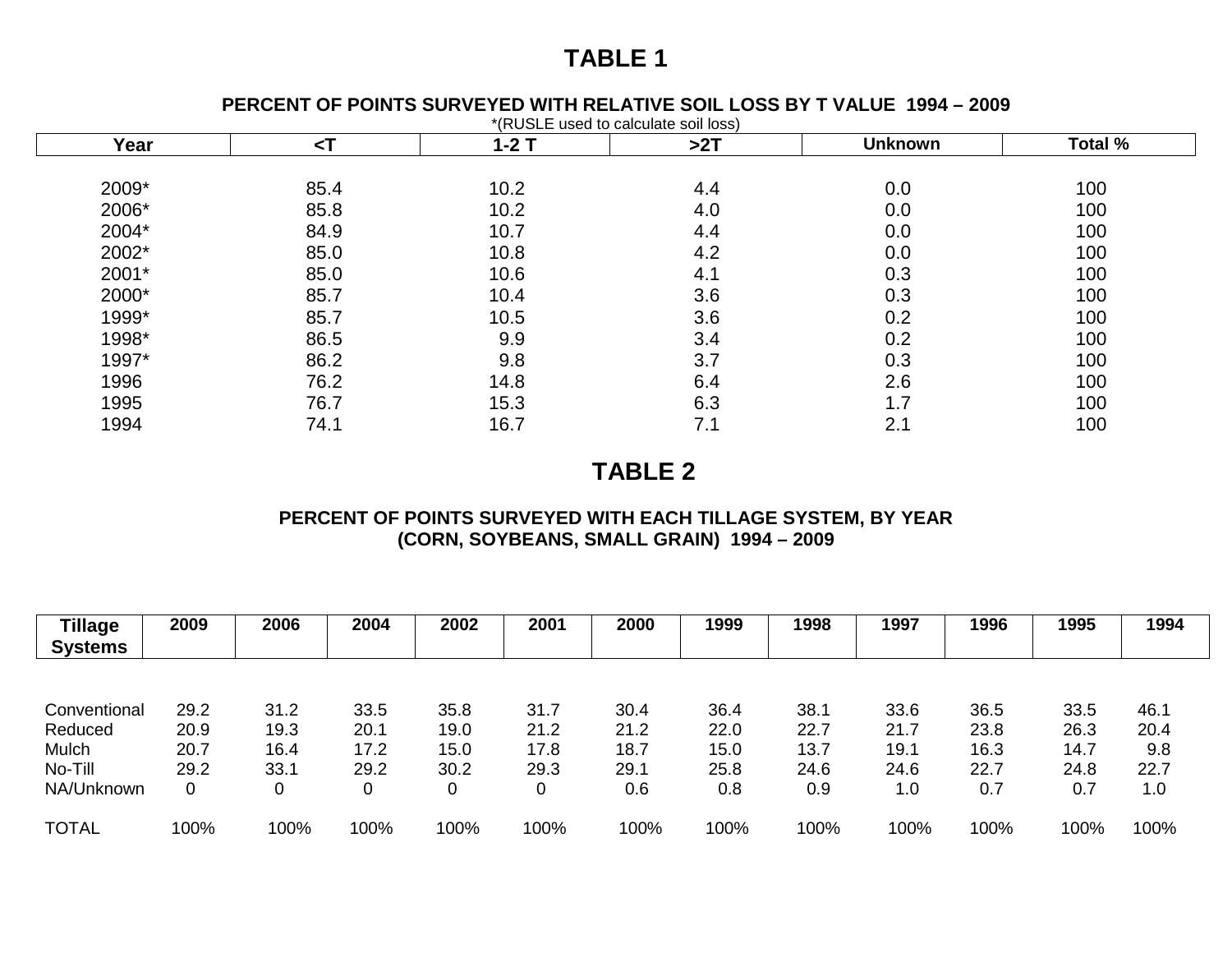## **TABLE 3**

#### **PERCENT OF POINTS SURVEYED WITH INDICATED TILLAGE SYSTEMS USED FOR EACH CROP 1994 – 2009**

| Year                | <b>Conventional</b> | <b>Reduced</b> | <b>Mulch</b> | <b>No-Till</b> | NA/Unknown  | Total $\overline{\%}$ |
|---------------------|---------------------|----------------|--------------|----------------|-------------|-----------------------|
|                     |                     |                |              |                |             |                       |
| <b>CORN</b>         |                     |                |              |                |             |                       |
| 2009                | 42.3                | 25.0           | 19.5         | 13.2           | $\pmb{0}$   | 100                   |
| 2006                | 47.9                | 21.9           | 13.5         | 16.7           | 0           | 100                   |
| 2004                | 51.2                | 21.9           | 12.0         | 14.9           | 0           | 100                   |
| 2002                | 52.9                | 19.5           | 10.7         | 16.9           | $\mathbf 0$ | 100                   |
| 2001                | 49.0                | 23.5           | 10.5         | 17.0           | 0           | 100                   |
| 2000                | 48.7                | 23.2           | 11.5         | 16.4           | 0.2         | 100                   |
| 1999                | 56.2                | 21.3           | 8.5          | 13.7           | 0.3         | 100                   |
| 1998                | 56.7                | 22.4           | 8.2          | 12.5           | 0.2         | 100                   |
| 1997                | 50.4                | 22.6           | 12.3         | 14.4           | 0.3         | 100                   |
| 1996                | 47.6                | 24.7           | 12.8         | 14.7           | 0.2         | 100                   |
| 1995                | 44.3                | 27.7           | 11.0         | 16.9           | 0.1         | 100                   |
| 1994                | 59.6                | 14.6           | 6.9          | 18.8           | 0.1         | 100                   |
| <b>SOYBEANS</b>     |                     |                |              |                |             |                       |
| 2009                | 13.9                | 15.2           | 22.1         | 48.8           | 0           | 100                   |
| 2006                | 13.8                | 16.5           | 18.7         | 51.0           | 0           | 100                   |
| 2004                | 14.4                | 17.9           | 22.1         | 45.6           | 0           | 100                   |
| 2002                | 19.2                | 18.0           | 18.9         | 43.9           | $\mathbf 0$ | 100                   |
| 2001                | 14.2                | 18.9           | 24.8         | 42.1           | 0           | 100                   |
| 2000                | 12.4                | 19.8           | 26.0         | 41.7           | 0.1         | 100                   |
| 1999                | 16.4                | 23.2           | 21.9         | 38.3           | 0.2         | 100                   |
| 1998                | 20.5                | 24.0           | 19.1         | 36.3           | 0.1         | 100                   |
| 1997                | 16.0                | 22.0           | 26.3         | 35.3           | 0.4         | 100                   |
| 1996                | 25.5                | 23.2           | 19.8         | 31.2           | 0.3         | 100                   |
| 1995                | 24.3                | 25.5           | 17.3         | 32.7           | $0.2\,$     | 100                   |
| 1994                | 32.0                | 23.8           | 15.5         | 28.6           | 0.1         | 100                   |
|                     |                     |                |              |                |             |                       |
| <b>SMALL GRAINS</b> |                     |                |              |                |             |                       |
| 2009                | 16.3                | 26.7           | 22.5         | 34.5           | 0           | 100                   |
| 2006                | 21.9                | 17.3           | 25.3         | 35.5           | 0           | 100                   |
| 2004                | 20.7                | 20.5           | 25.9         | 32.9           | 0           | 100                   |
| 2002                | 16.5                | 25.2           | 24.3         | 34.0           | 0           | 100                   |
| 2001                | 20.8                | 18.9           | 27.9         | 32.4           | 0           | 100                   |
| 2000                | 16.9                | 13.2           | 21.9         | 38.2           | 9.8         | 100                   |
| 1999                | 19.2                | 16.9           | 17.5         | 34.9           | 11.5        | 100                   |
| 1998                | 21.8                | 15.2           | 17.9         | 33.3           | 11.8        | 100                   |
| 1997                | 22.0                | 11.8           | 22.4         | 30.4           | 13.4        | 100                   |
| 1996                | 15.4                | 20.6           | 22.5         | 32.4           | 9.1         | 100                   |
| 1995                | 19.6                | 22.0           | 22.3         | 28.2           | 7.9         | 100                   |
| 1994                | 24.6                | 26.3           | 16.9         | 14.2           | 18.0        | 100                   |